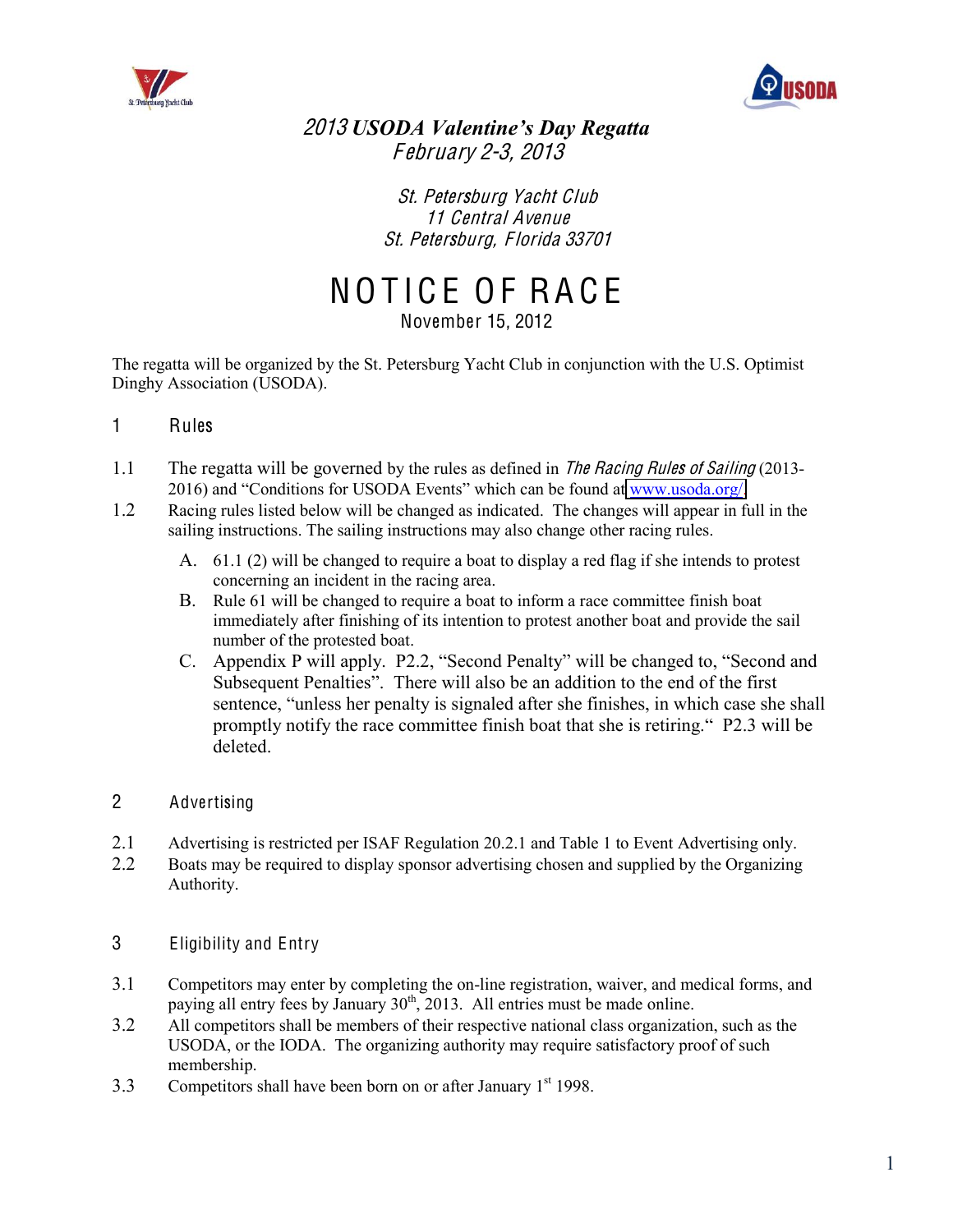



3.4 The age of a competitor on the first day of the regatta will determine their Red, White, and Blue fleet assignments.

## 4 Fees

- 4.1 All Entry Fees shall be paid at time of online registration at [www.usoda.org.](http://www.usoda.org/)
- 4.2 The Entry Fee is \$90 if paid by January 12, 2013.
- 4.3 The Entry Fee is \$115 if paid after January 12<sup>th</sup> and before January 23<sup>rd</sup>.
- 4.4 The Entry Fee is \$140 if paid after January  $23^{\text{rd}}$  and before 8:00 PM on January  $30^{\text{th}}$ .
- 4.5 There will be no on-site registration.
- 4.6 The competitor shall confirm that he/she is registered by checking the registration list on the regatta web site. If a competitor is not listed as registered on the website, then the competitor is not registered and the late fees described above will apply at the time of his or her registration.

# 5 Format of the Regatta

- 5.1 There will be two fleets: the Gold Fleet for more experienced sailors and a Silver Fleet for less experienced sailors.
- 5.2 The Gold Fleet will be divided into divisions depending on the number of entries.
- 5.3 A Gold Fleet race will not be scored unless all divisions in the fleet complete that race.
- 5.4 Division assignments are for the entire regatta and will be determined by the race committee. Assignment will be made using a combination of seeding those boats that sailed at the most recent National Championship and then a random assignment of remaining boats. If there are four divisions, the seeding will use a 1-2-3-4-4-3-2-1 system; if there are six divisions, the seeding will use 1-2-3-4-5-6-6-5-4-3-2-1.

# 6 Schedule

| Friday, February 1 |  |
|--------------------|--|
| 1700, 1000         |  |

1600-1900 Check in at St. Petersburg Sailing Center (SPSC)

#### Saturday, February 2

| 0730-0830 | Sailor Check in & Light Breakfast (SPSC)  |
|-----------|-------------------------------------------|
| 0845      | Skippers Meeting (Mandatory) (SPSC)       |
| 0900      | Harbor Start for Gold Fleet               |
| 0930      | Harbor Start for Silver Fleet             |
| 1000      | First Warning of the day for Gold Fleet   |
| 1030      | First warning of the day for Silver Fleet |
|           | Lunch on the water                        |
| 1830      | Dinner hosted by SPYC                     |

#### Sunday, February 3

| 0700-0800 | Sailor Breakfast (SPSC)                   |
|-----------|-------------------------------------------|
| 0800      | Harbor Start for Gold Fleet               |
| 0830      | Harbor Start for Silver Fleet             |
| 0900      | First Warning of the day for Gold Fleet   |
| 0930      | First warning of the day for Silver Fleet |
|           |                                           |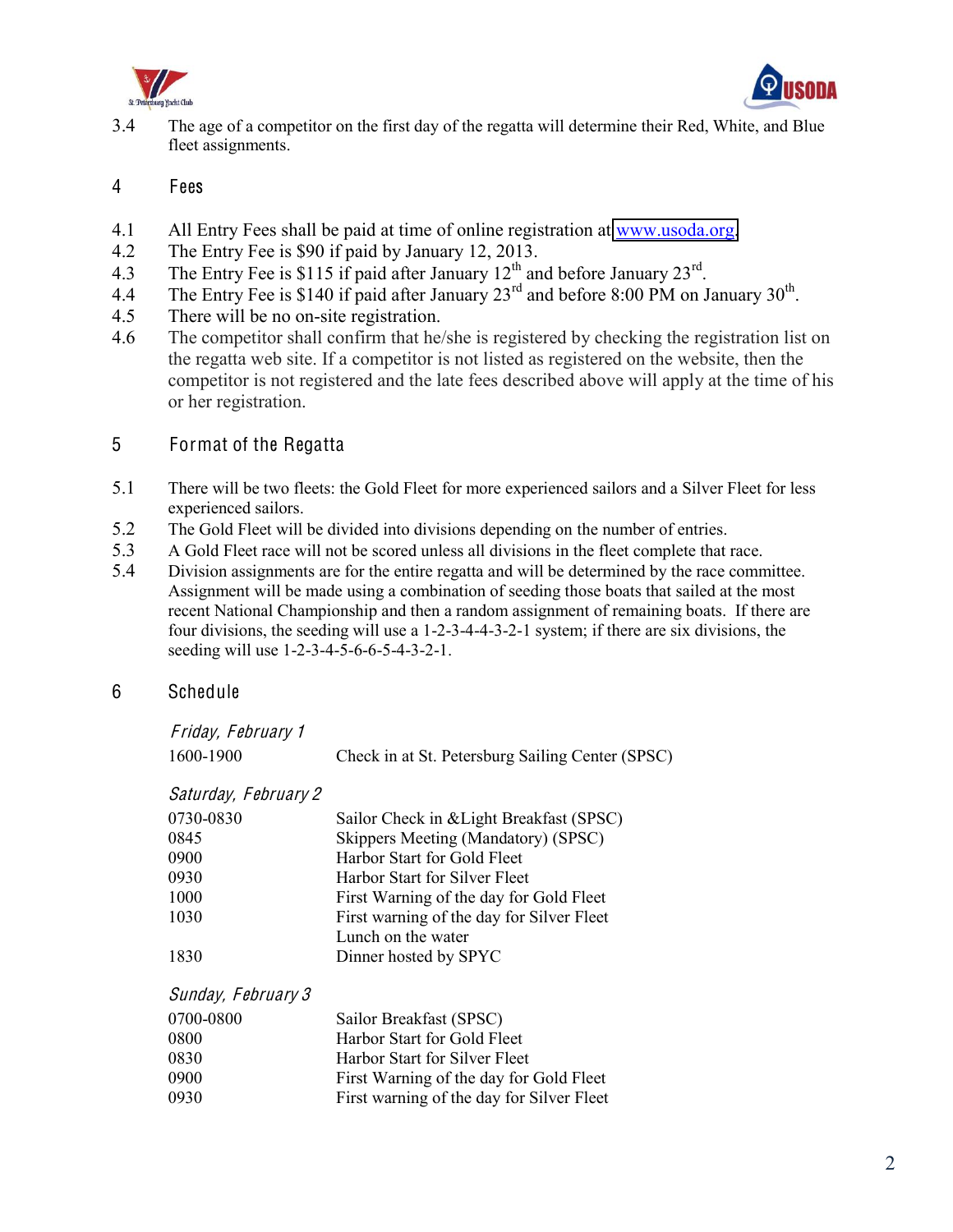



|              | Lunch on the water                      |
|--------------|-----------------------------------------|
| 1400         | No first Warning Signal after this time |
| After Racing | Awards ceremony at SPSC                 |

## 7 Measurement

- 7.1 Competitors are allowed to use only one hull, dagger board, rudder (with tiller and extension), mast, boom, sprit and sail during the regatta. Substitution of such equipment shall occur only with the Race Committee's approval.
- 7.2 Each competitor will be required to sign a statement attesting that any previously measured or stamped equipment and or sail has not been modified since the date it was measured. IODA Class legal equipment that has not been measured and stamped may be used subject to individual or random inspection by the Organizing Authority or Race Committee.
- 7.3 Each boat shall pass a safety check prior to launching on the first day and may be randomly checked throughout the event.
- 8 Sailing Instructions
- 8.1 Preliminary sailing instructions may be available online. Official sailing instructions will be available onsite at check-in.
- 9 Venue
- 9.1 Boats will be launched from the St. Petersburg Sailing Center on Demens Landing.<br>9.2 The racing area will be on Tampa Bay.
- The racing area will be on Tampa Bay.
- 10 The Course
- 10.1 There will be separate race areas and courses for the Gold and Silver Fleets.<br>10.2 The course to be sailed will be included in the Sailing Instructions.
- The course to be sailed will be included in the Sailing Instructions.
- 11 Scoring
- 11.1 The Low Point Scoring System of rule Appendix A will apply.
- 11.2 One completed Set of races shall constitute the regatta.
- 11.3 When fewer than six (6) Sets of races have been completed, a boat's series score will be the total of all of her race scores. When from six (6) to ten (10) Sets of races have been completed, a boat's series score will be the total of her race scores excluding her worst score.
- 12 Personal Buoyancy, Whistle, and Bow Line
- 12.1 In addition to the requirements of rule 40 and it's US Prescription, a condition of entry and participation in this regatta is the wearing of a US Coast Guard approved PFD properly secured at all times while on the water, except for brief periods while removing or adding clothing. Wet suits, dry suits and inflatable PFD's do not constitute adequate personal buoyancy.
- 12.2 Each competitor shall have a whistle attached to their PFD at all times while on the water.
- 12.3 Each boat shall have a secure loop in the end its bow line.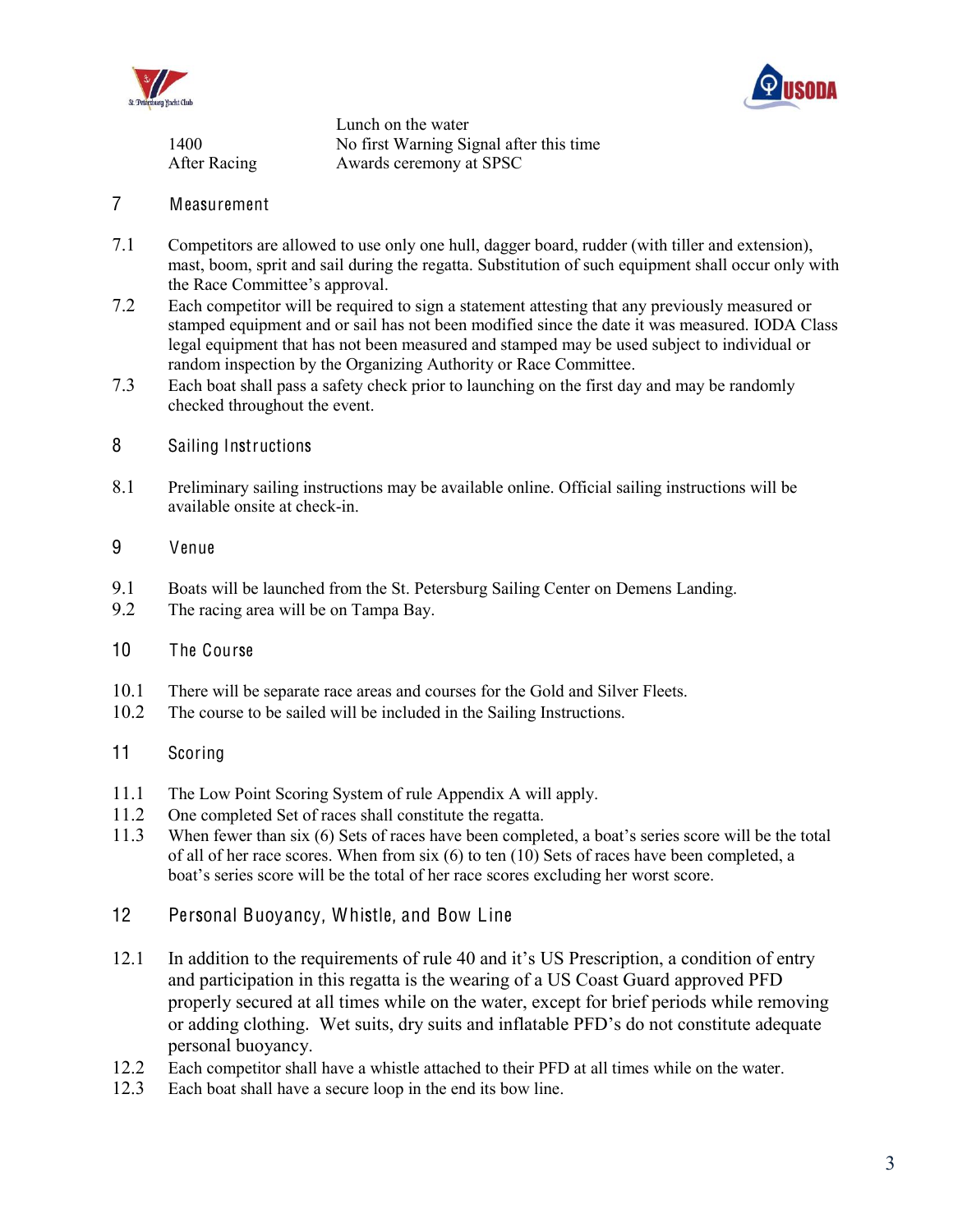



# 13 Safety and Adult Responsibility

- 13.1 An adult (Parent, guardian or designated adult) is responsible for the safety of each sailor. It is the responsibility solely of this adult to decide if the sailor should sail in the weather and sea conditions that might arise during the event. The adults supervising the competitors are ultimately responsible for the risks.
- 13.2 Parents not personally attending any part of the event shall ensure that another adult is authorized and designated to make these decisions for their sailor, and each competitor shall indicate in writing the parent or adult representative that will be responsible for the competitor throughout the event.
- 13.3 The designated adult shall accept full responsibility for all actions of the competitor during any activity related to the event. This includes on-shore activities before, during, and after the regatta.
- 14 Coaches and Support Boats
- 14.1 One coach boat for every ten (10) sailors and fraction thereof from a sailing program may be registered. (For example a program with eleven sailors would be allowed to register two support boats.)
- 14.2 All coach boats shall register and obtain a numbered flag supplied by the Race Committee that must be flown from a staff at all times while on the water. Each coach boat shall have a working VHF radio, an anchor suitable for anchoring in the waiting area, and a basic first aid kit.
- 14.3 The conduct of coaches and parents serving on race committee, registered support boats, and all other boats including spectator boats will be governed by the Sailing Instructions.
- 15 Prizes

Prizes for the **Gold Fleet** will be given as follows:

Overall: 1st through 10th Red Fleet: 1st through 10th Blue Fleet: 1st through 10th White Fleet: 1st through 10th Female Sailors: 1st through 5th

Prizes for the **Silver Fleet** will be given as follows:

Overall: 1st through 10th Red Fleet: 1st through 5th Blue Fleet: 1st through 10th White Fleet: 1st through 10th Female Sailors: 1st through 5th Steve Pardee Trophy

Additional awards and prizes may be presented at the sole discretion of the host and organizing authority, and may be based on criteria other than the regatta.

- 16 Qualification for Future Events
- 16.1 This regatta is a 2013 USODA Team Trials Qualifying event. The top 25% of team trials eligible competitors, as defined by the USODA, based on the final results using the total